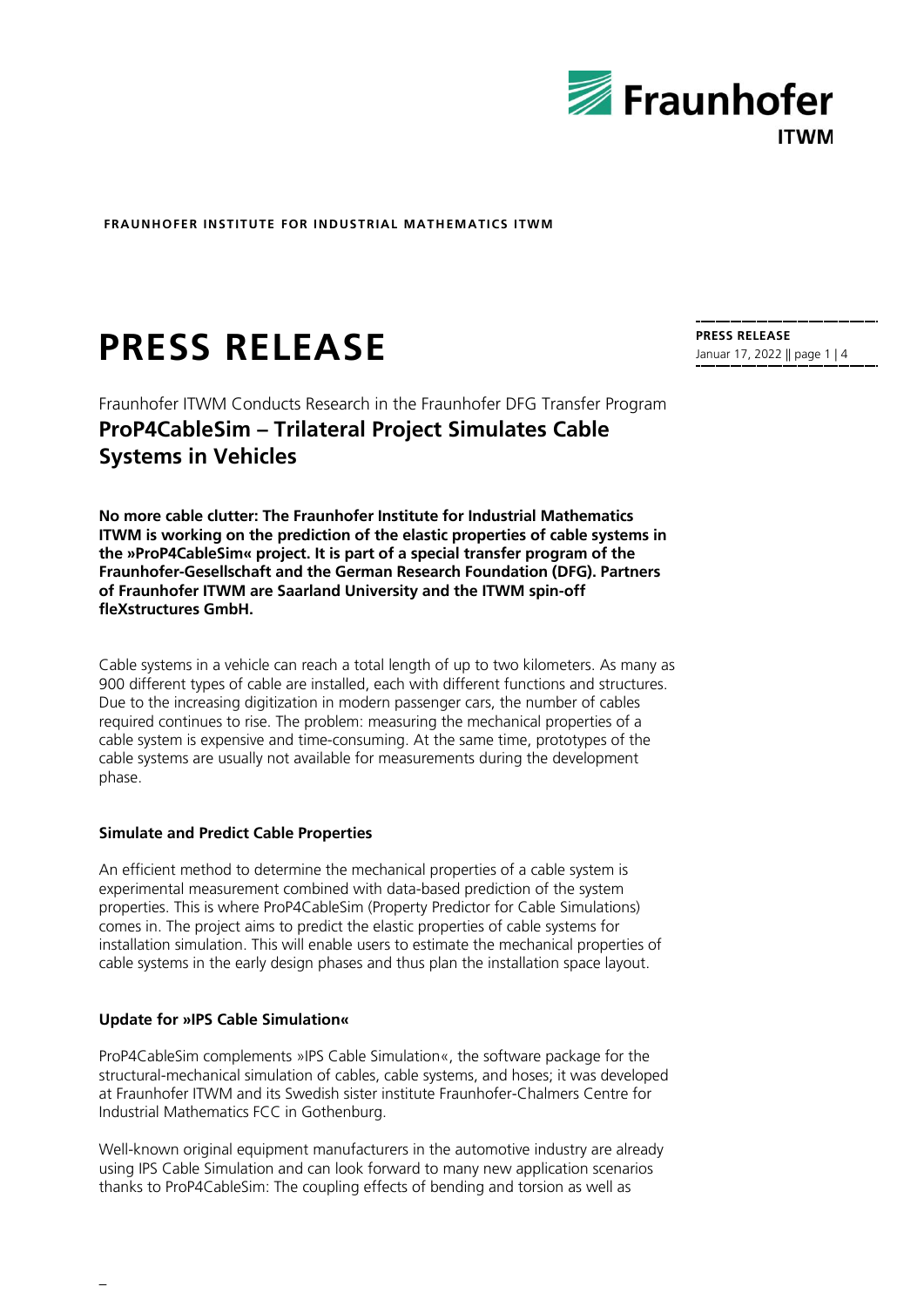

nonlinear behavior of cables are also simulated at the end of the project.

## **Data and Models From Science**

In ProP4CableSim, research, application-oriented science, and industrial practice flow together, which is why the project benefits from the different focal points and competences of the participants: The Chair of Engineering Mechanics LTM of Saarland University performs the experimental investigation of cable samples and determines the mechanical parameters of cable systems.

The employees of the ITWM division »Mathematics for Vehicle Development« are familiar with mathematical methods for the digital factory. »We use the data from the LTM for our material modeling,« explains engineer Dr.-Ing. Vanessa Dörlich. »We focus on bending-torsion coupling as well as nonlinear behavior. The elastic behavior of smaller deformations of cables can already be effectively described if only one type of load is present, for example tension. It becomes more complicated for larger spatial deformations, because here additional coupling effects often have to be taken into account. We then link the modeled material laws prototypically to IPS Cable Simulation«.

As in previous projects, the scientists use machine learning algorithms. Results from the Fraunhofer project »UrWerk«, which deals with material data spaces for product development, complement the work on ProP4CableSim.

#### **Material Samples From Application**

The application partner is the Fraunhofer spin-off fleXstructures GmbH, which works closely with the automotive industry. The material samples are provided by them, firsthand, so to speak. »With the material samples, we ensure that the cable systems used by the industry are also taken into account in the measurement series. The sample material covers the variety of real bundle structures, so it represents all possible variants of cables and hoses,« explains Dr.-Ing. Michael Koch, research coordinator at fleXstructures GmbH.

#### **From Theory to Practice Faster**

The German Research Foundation and the Fraunhofer-Gesellschaft are funding trilateral projects such as ProP4CableSim to close gaps between basic research and application more quickly.

ProP4CableSim is starting now and is expected to run for three years. The funding amount is 850,000 euros; Fraunhofer ITWM will receive about half a million of this. fleXstructures GmbH is not explicitly funded in this program, but contributes half a

**PRESS RELEASE** Januar 17, 2022 || page 2 | 4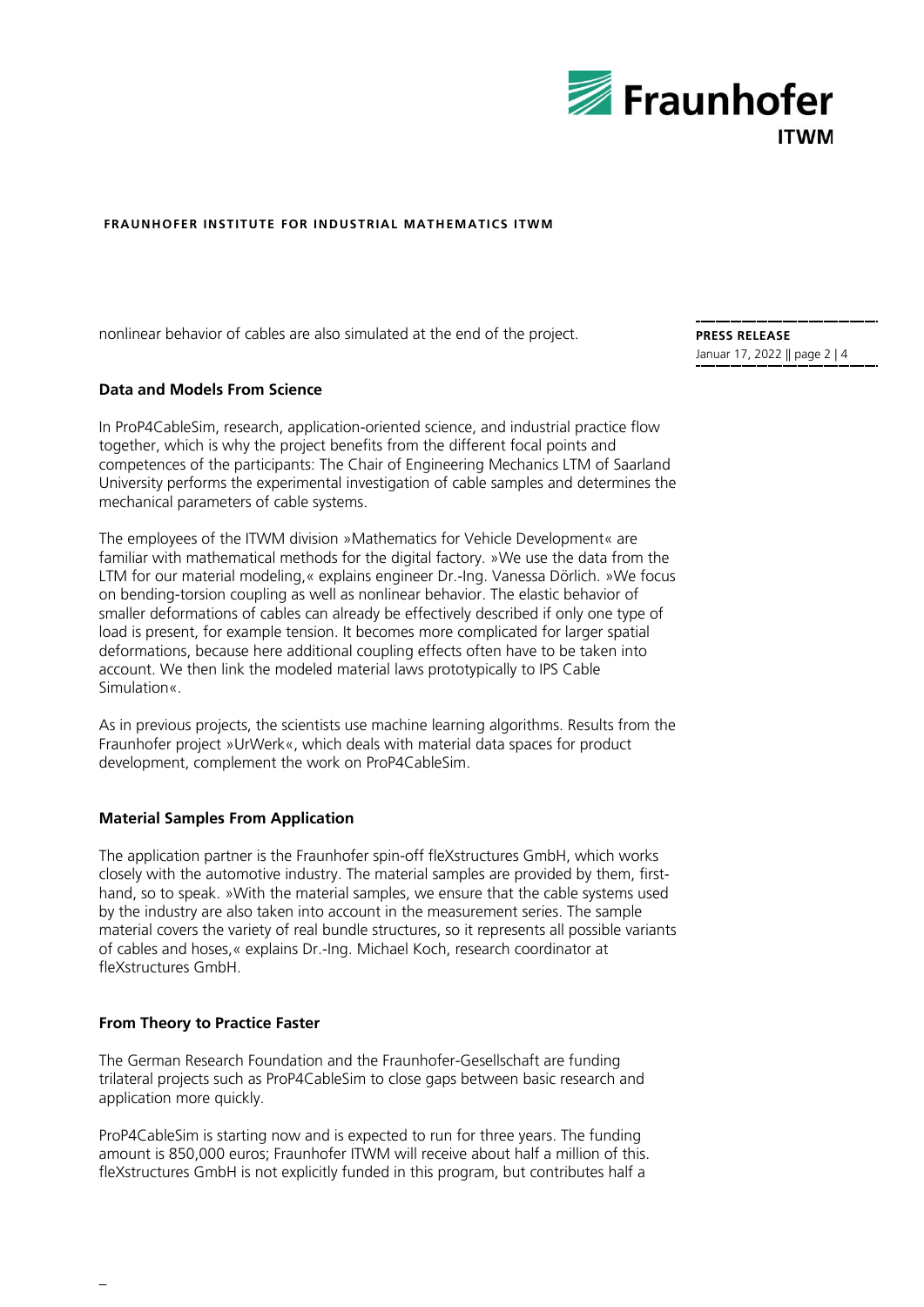

million euros of its own. In return, the company profits from the industrial utilization of **PRESS RELEASE** the research results after the project.

Januar 17, 2022 || page 3 | 4

# **Visuals**



**Up to two kilometers of cables are installed in modern cars. © Volvo Cars and Fraunhofer-Chalmers Research Centre**



**Large deformations can occur during cable assembly; describing them better is a goal of ProP4CableSim. © fleXstructures**